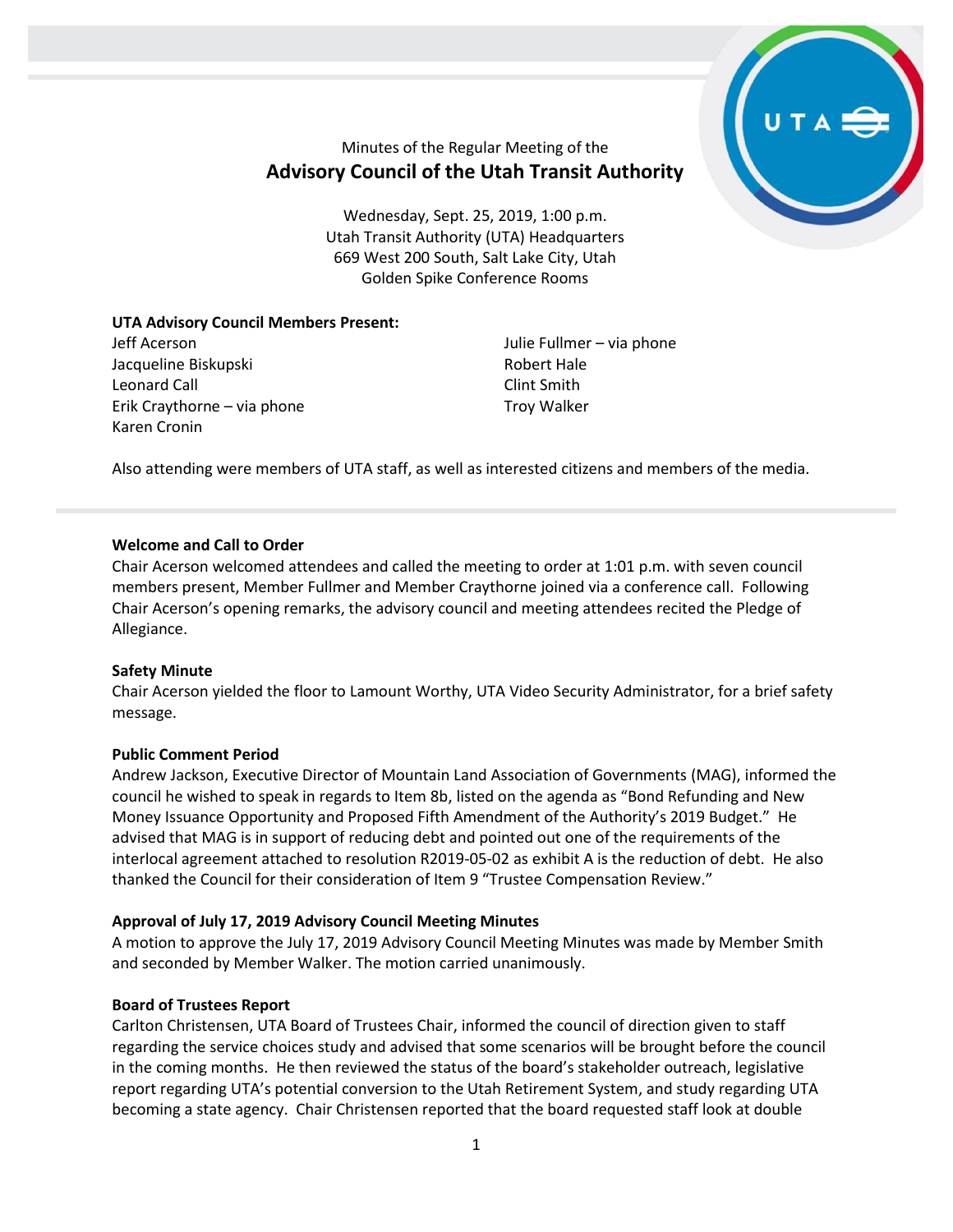tracking around the new Vineyard station and the Bus Rapid Transit (BRT) line in Ogden when considering bonding opportunities, as both have shortfalls in their funding. Concluding, he gave a brief introduction of UTA's new Executive Director, Carolyn Gonot, and turned the time over to her.

### **Agency Report**

Ms. Gonot provided the council with her work history and experience. She then informed the council of key data points that have been observed since the August Change Day for the different counties and advised more information will be given at the council's next meeting. Ms. Gonot summarized events of the Utah Valley Express (UVX) 1-Year Anniversary and provided its ridership statistics. She then reported on the Federal Transit Administration Triennial review which just concluded, on comments received during the exit interview, and on corrective actions. She noted overall it was a very successful review for UTA. Ms. Gonot also overviewed the 2020 Budget development and advised it will be presented to the council in November.

#### **Budget Consultation**

Mary DeLoretto, UTA Acting Chief Service Development Officer was joined by Eddy Cumins, UTA Chief Operating Officer.

**Recommendation: AR2019-09-01 Resolution Recommending Adoption of the Proposed 2020- 2024 Capital Plan.** Ms. DeLoretto provided an overview of the proposed plan. She advised what is included, reasons to do a 5-year forecast, steps within the process, overall summary; as well as, a summary by project and year, of potential projects that are currently unfunded, and next steps for adoption of the plan. Questions regarding whether or not all new vehicles will be leased and what the criteria is for potential unfunded projects to be moved up in prioritization were posed by the council and answered by staff.

Member Call moved to approve resolution AR2019-09-01 recommending adoption of the proposed 2020-2024 Capital Plan. Member Walker seconded the motion and all voted in favor.

**Information: 2020 Budget Assumptions Update.** Bob Biles, UTA Chief Financial Officer, and Ms. Gonot outlined the 2020 budget assumptions. Together they provided an overview of the goals being: service improvements, favorable work environment, forward looking, state of good repair, capital projects, long-term financial sustainability and key budget changes. The Office of the Executive Director's organization chart was reviewed and a summary of the expenses and revenues within the operating and capital budgets was provided. Ms. Gonot and Mr. Biles also reviewed the full-time employee summary, as well as initiatives and challenges. Questions regarding the status of the legal transition to the Attorney General's office and projection for the Utah Valley University (UVU) pedestrian walkway were posed by the council and answered by staff.

**Consultation: Bond Refunding and New Money Issuance Opportunity and Proposed Fifth Amendment of the Authority's 2019 Budget.** Mr. Biles was joined by Brain Baker of Zions Public Finance, and Bob Kinney of Wells Fargo. Together they informed the council that interest rates are at historic lows, reviewed bond refunding/restructuring considerations, and discussed UTA's current debt service. They also provided a refunding/restructuring summary, debt service comparison plan, new money bond projections for the 5-year capital plan, cash flow comparison, net effect on annual debt service, recommendations and a calendar of events.